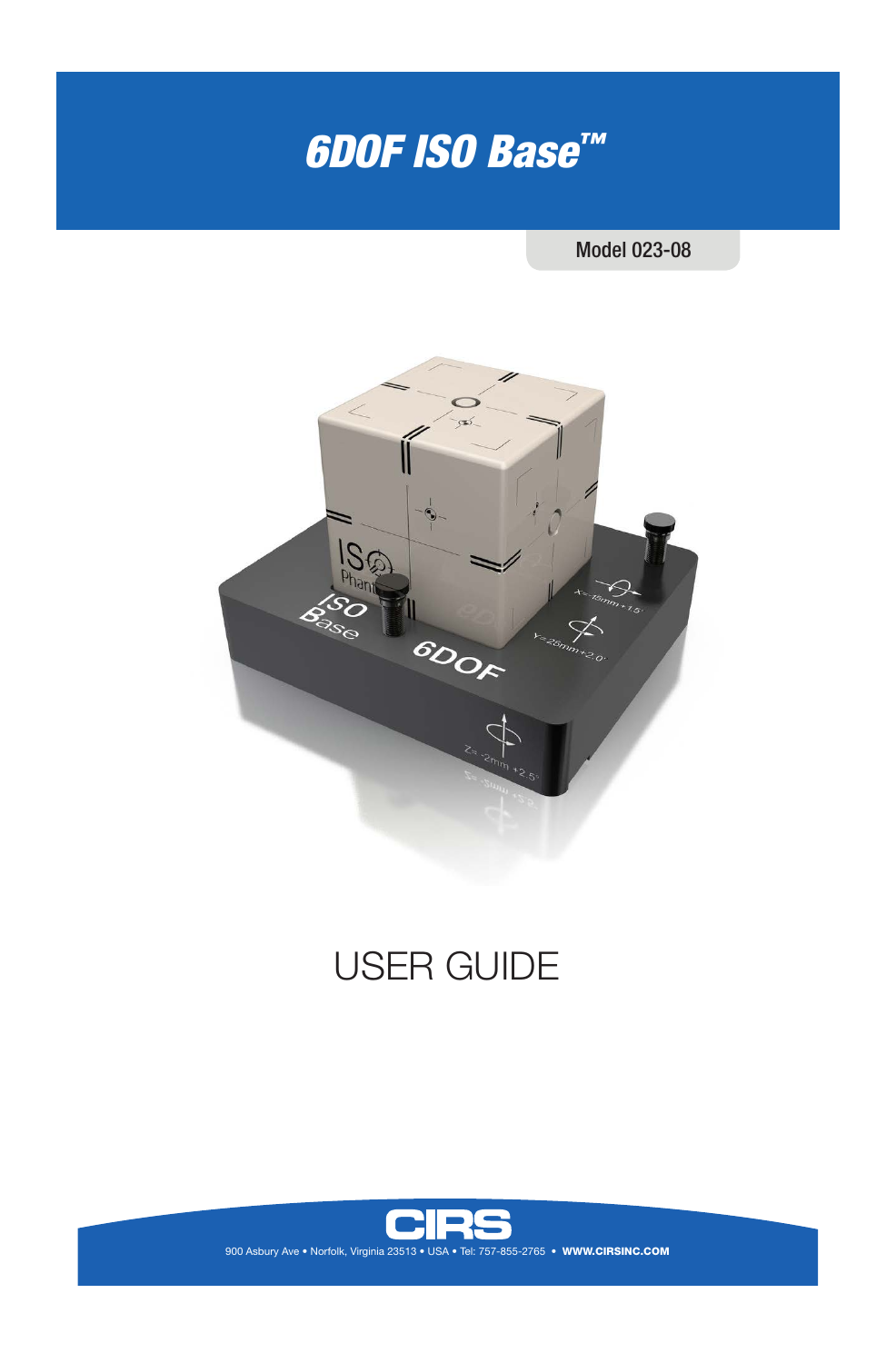## *OVERVIEW*

The CIRS 6DOF ISO Base, Model 023-08 is an optional accessory of ISO Cube. It is designed for positioning and leveling of ISO Cube and quick calculation of complex 3D shifts of RT treatment systems with an integrated robotic couch.

There are two milled pockets on the CIRS 6DOF ISO Base. The ISO alignment pocket can be used to position and level the ISO Cube™ on the treatment couch. It contains a set of four Tungsten spheres that are used by ISO Analyze™ Software to calculate the actual Pixel Size for both the MV and kV image detectors.

When positioned in the shifted 6DOF pocket, internal structures of the ISO Cube allows for the calculation of rotation and translation shifts. The shifted 6DOF pocket is machined with the mechanical limits of commercially available couches in mind, which can correct for Pitch, Roll and Yaw of +/- 3 degrees of rotation. The 6DOF pocket is rotated within the IEC 61217 Coordinate System, +1.5º about X-axis, +2.0º about Y-axis and +2.5º about Z-axis and translated -15 mm on X-axis, +25 mm on Y-axis and -2 mm on Z-axis. The translations about the X, Y and Z-axes are applied with respect to the ISO center of ISO Cube. Having rotational shifts smaller than the mechanical limits of the robotic couches allows the user to determine if there are errors on either side of the induced shift.

Both the ISO alignment pocket and the 6DOF pocket are CNC machined in a single setup.The 6DOF ISO Base is also assembled as a single piece to minimize cumulative assembly errors.

#### Note: Feet are adjustable, but not removable.

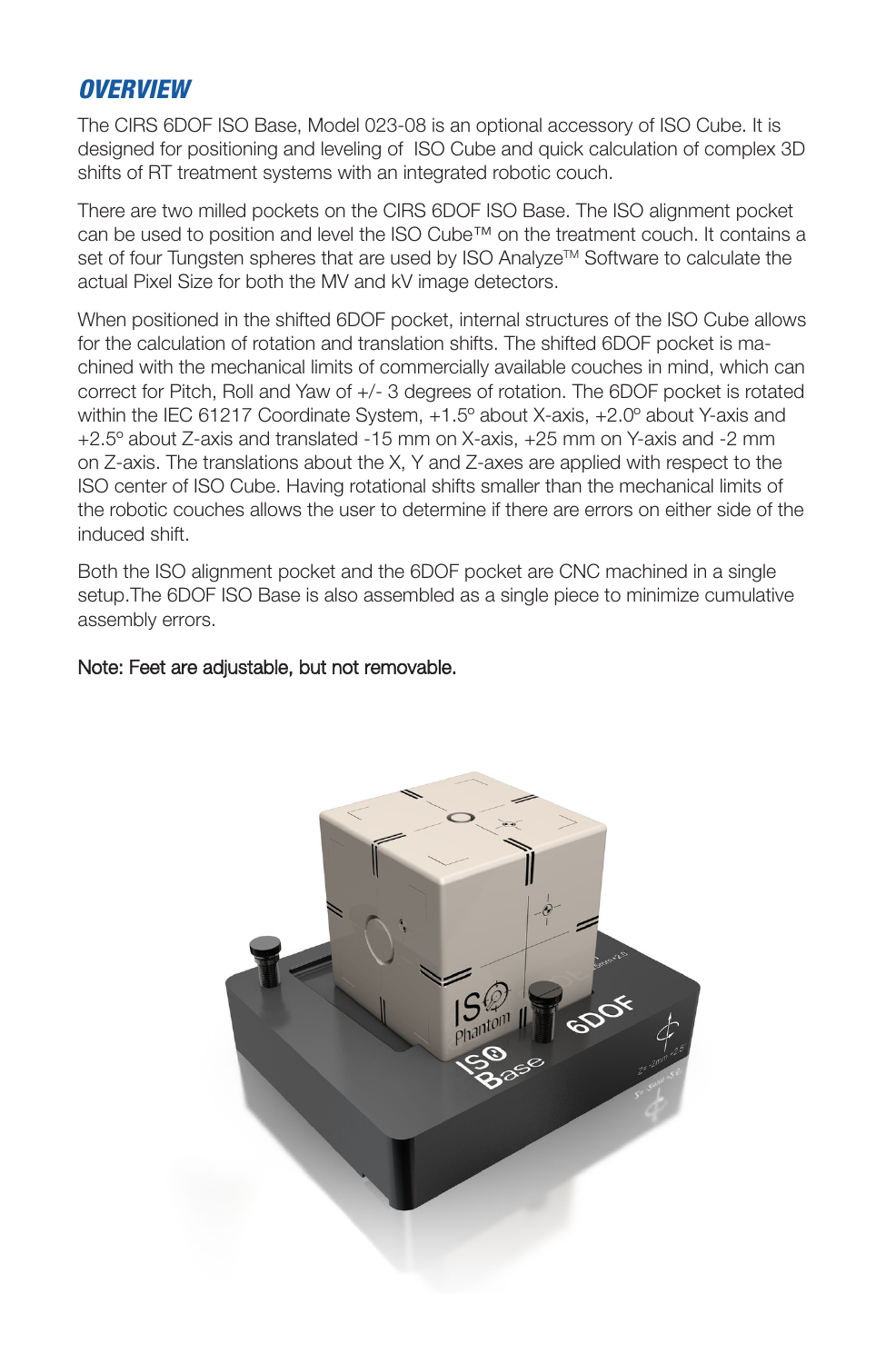## *USE OF THE 6DOF ISO BASE™*

To check the 6DOF shifts the following procedure is recommended:

#### **1. Acquire Image Reference Set**

Align the ISO Cube to the imaging system that is to be used to acquire the image reference set. To do this, place the ISO base on the couch of the imaging system (CT) and register it to an indexing bar. Use a high quality spirit level and level it. Place the ISO Cube in the ISO alignment pocket.



## **2. Transfer Reference to R&V**

Once the reference image set is acquired, the user can make a plan, simulation CT and DRRs based on it and transfer them to the R&V software suite for creation of a daily imaging QA patient.

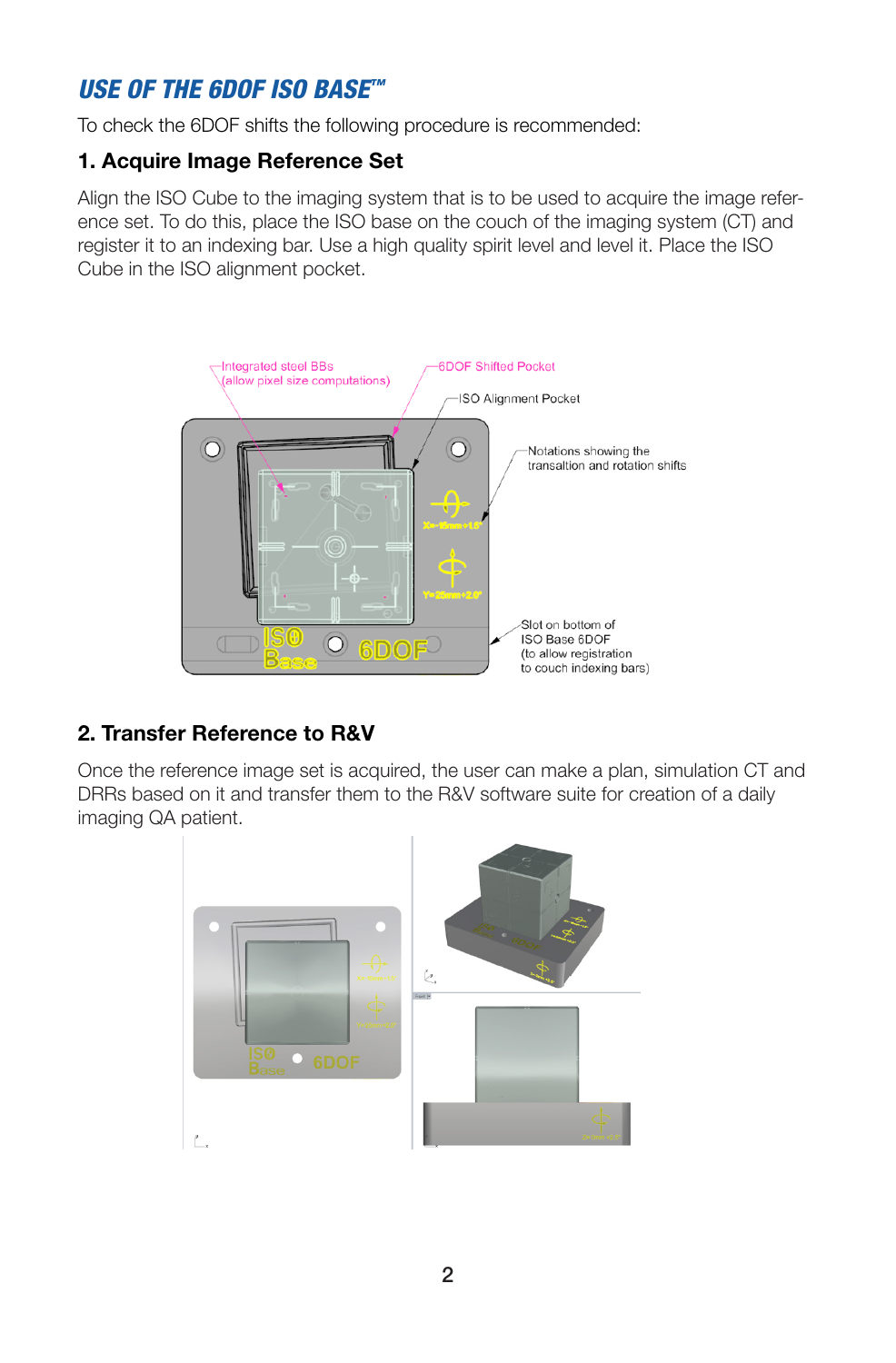## **3. Daily QA Shifts Setup**

For daily QA checks of the DOF shifts the 6DOF ISO base is registered to an indexing bar of the Linac couch and leveled. The ISO Cube is then placed in the ISO alignment pocket and the whole assembly is aligned to the Linac's light field and lasers by translating only the couch about the orthogonal axes. Providing that the MV and kV pixel size is to be calculated acquire the corresponding planar images that were defined in the ISO Analyze software for these two parameters. Remove the ISO Cube from the ISO Alignment pocket and carefully place it in the 6DOF shifted pocket. Make sure the ISO Cube rest firmly against the bottom of the 6DOF shifted pocket and against the sides of the deepest corner of this pocket.



## **4. 6DOF Shift Calculations**

Apply the translational shifts on each axis with the opposite value shown on the 6DOF ISO Base and then rotate the couch -2.5º about Z-axis, -2º about Y-axis and -1.5º about X-axis. Take images of the ISO Cube and perform 2D/3D kV/Mv image matching. The difference between zero and the actual values for each individual shift shown after 2D/3D kV/Mv images match should be within the setup tolerances.



Translation on Z-axis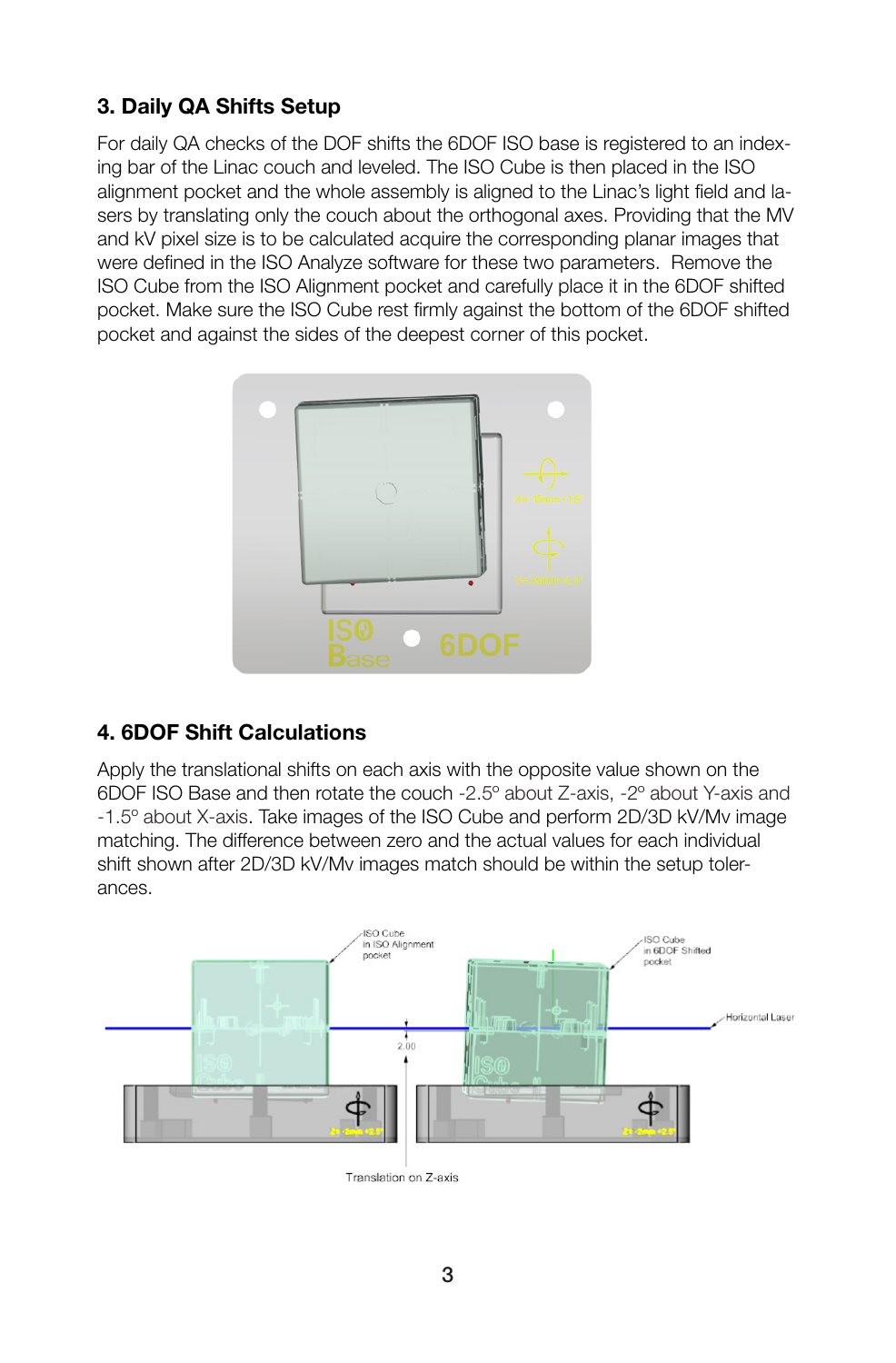## *WARRANTY*

All standard CIRS products and accessories are warranted by CIRS against defects in material and workmanship for a period as specified below. During the warranty period, the manufacturer will repair or, at its option, replace, at no charge, a product containing such defect provided it is returned, transportation prepaid, to the manufacturer. Products repaired in warranty will be returned transportation prepaid.

There are no warranties, expressed or implied, including without limitation any implied warranty of merchantability or fitness, which extend beyond the description on the face hereof. This expressed warranty excludes coverage of, and does not provide relief for, incidental or consequential damages of any kind or nature, including but not limited to loss of use, loss of sales or inconvenience. The exclusive remedy of the purchaser is limited to repair, recalibration, or replacement of the product at manufacturer's option.

This warranty does not apply if the product, as determined by the manufacturer, is defective because of normal wear, accident, misuse, or modification.

#### **NON-WARRANTY SERVICE**

If repairs or replacement not covered by this warranty are required, a repair estimate will be submitted for approval before proceeding with said repair or replacement

#### **RETURNS**

If you are not satisfied with your purchase for any reason, please contact your local distributor prior to returning the product. Visit https://www.cirsinc.com/distributors/ to find your local distributor. If you purchased your product direct through CIRS, call Customer Service at 800-617-1177, email rma@cirsinc.com, or fax an RMA request form to 757-857-0523.CIRS staff will attempt to remedy the issue via phone or email as soon as possible. If unable to correct the problem, a return material authorization (RMA) number will be issued. Non-standard or "customized" products may not be returned for refund or exchange unless such product is deemed by CIRS not to comply with documented order specifications. You must return the product to CIRS within 30 calendar days of the issuance of the RMA. All returns should be packed in the original cases and or packaging and must include any accessories, manuals and documentation that shipped with the product. The RMA number must be clearly indicated on the outside of each returned package. CIRS recommends that you use a carrier that offers shipment tracking for all returns and insure the full value of your package so that you are completely protected if the shipment is lost or damaged in transit. If you choose not to use a carrier that offers tracking or insure the product, you will be responsible for any loss or damage to the product during shipping. CIRS will not be responsible for lost or damaged return shipments. Return freight and insur-ance is to be pre-paid.

#### **WITH RMA NUMBER, ITEMS MAY BE RETURNED TO:**

**CIRS Receiving** 900 Asbury Ave, Norfolk, Virginia, 23513 USA

| <b>PRODUCT</b>              | <b>WARRANTY PERIOD</b> |
|-----------------------------|------------------------|
| Model 023-08 6DOF ISO Base™ | 60 Months              |